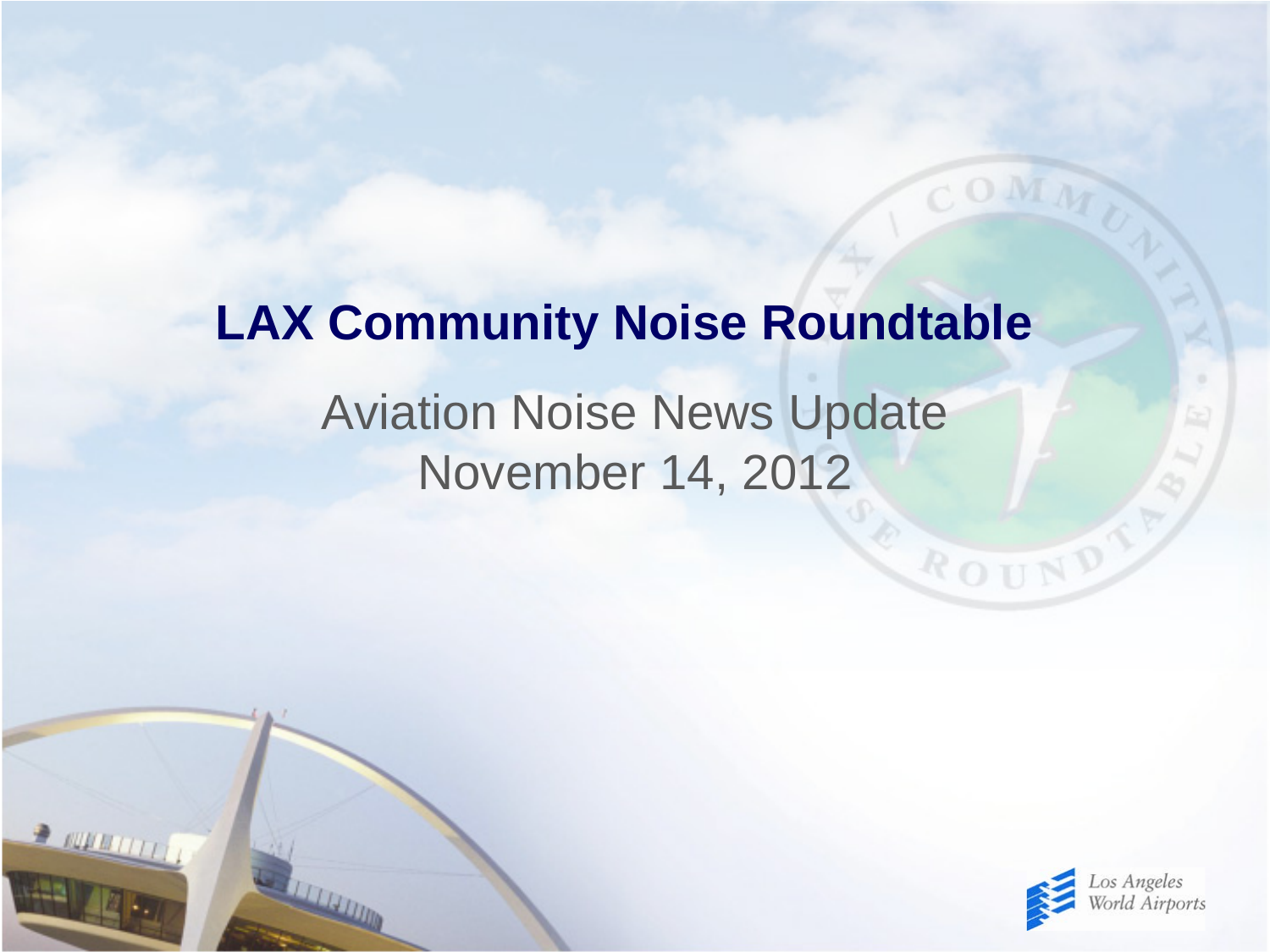# **FAA Proposes Stage 3 Noise Standards for New Helicopters**

- **The FAA has proposed Stage 3 noise standards for new helicopter designs and for supplemental certificates for new helicopter designs**
- **The FAA's proposal stems from increasing numbers of public complaints about helicopter noise and demands from members in Congress**
- **The Proposed Stage 3 Standards are:**
	- 3 EPNdB more stringent than Stage 2 standards for takeoff
	- 4 EPNdB more stringent than Stage 2 standards for overflights
	- 1 EPNdB more stringent than Stage 2 standards on approach
- **"Given the complexity and expense in developing new helicopter models, applications for only two new helicopter type designs will be submitted to the agency in the next decade," the FAA estimates.**
- **The proposal does not require Stage 2 helicopters to be retrofitted to meet Stage 3 standards or to be phased out**

**EPNdB = Effective Perceived Noise Level in decibels**

2 AVAILLET

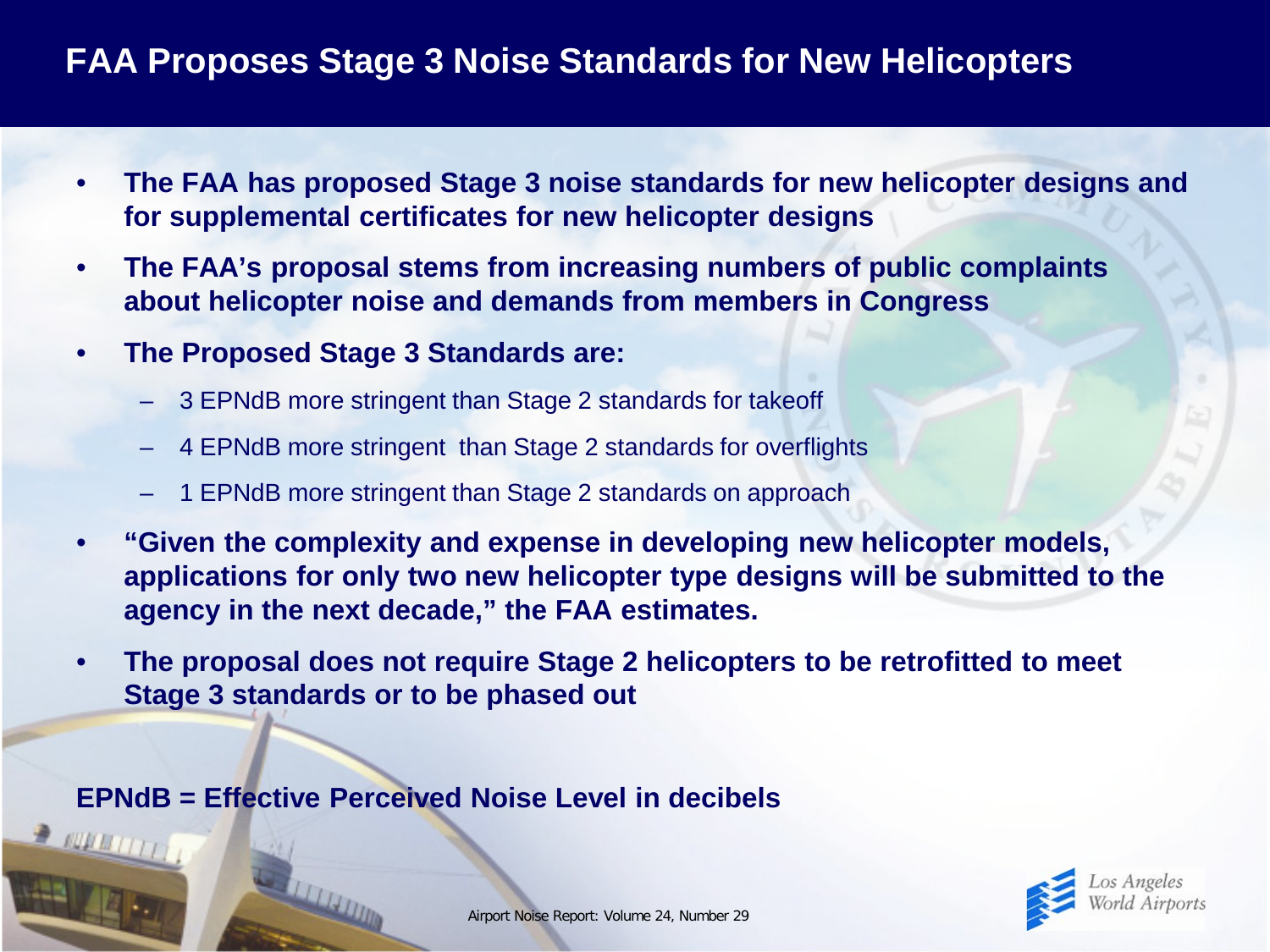# **GAO Says FAA Needs To Better Ensure Eligibility of AIP Noise Grants**

- **The Government Accountability Office (GAO) told Congress, "The FAA needs to better ensure that airport noise mitigation projects are eligible for Airport Improvement Program (AIP) noise grants."**
- **The GAO was informing the Senate Commerce, Science, and Transportation Committee (Committee) regarding the FAA's enforcement of AIP noise grants eligibility criteria**
- **Two areas of concern brought forth by the GAO**
	- "FAA has not uniformly enforced accuracy of noise exposure maps"
	- "FAA has inconsistently applied program criteria for interior noise level assessments"
- **The FAA does not always require up-to-date noise exposure maps and half of all airport noise exposure maps are from the 1990s or earlier**
- **The GAO reports "airports have little incentive to update maps and limit residential treatment because doing so might eliminate planned projects expected by the public"**

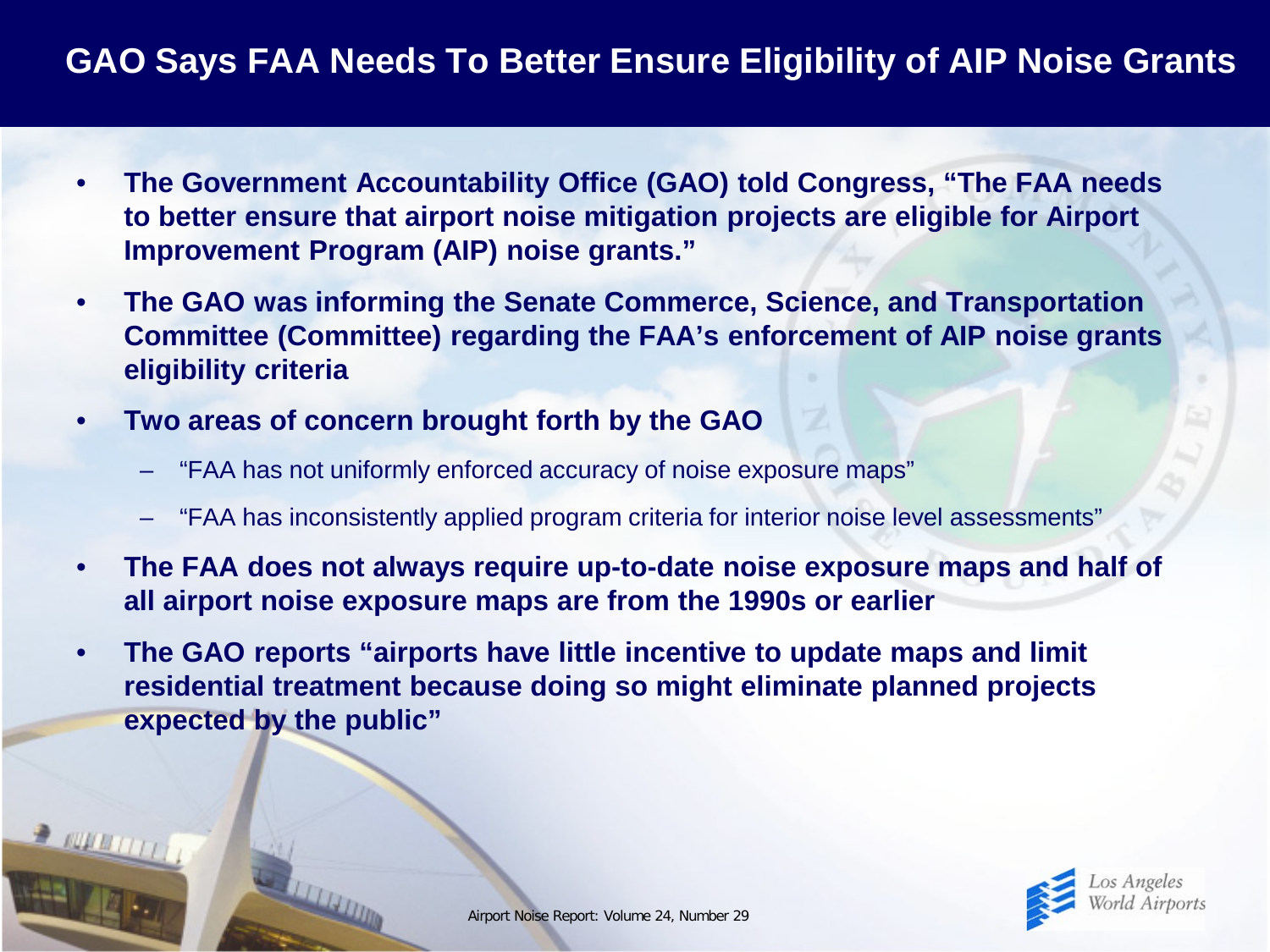# **GAO Says FAA Needs To Better Ensure Eligibility of AIP Noise Grants (contd.)**

- **The Committee is concerned that air traffic will grow by 20 percent by 2024, and noise impacts could diminish quality of life in communities if not mitigated**
- **Since 1982, the FAA has provided \$5.8 billion in AIP noise grants to 481 airports; however, indicators point to a decline in future demand for noise grant projects**
- **The GAO recommended that the FAA**
	- **"Establish a strategic noise reduction goal that aligns with the nature and extent of airport noise and targets the agency's noise grant program;"**
	- **"Establish performance measures to assess progress towards this goal…."**



ROUNI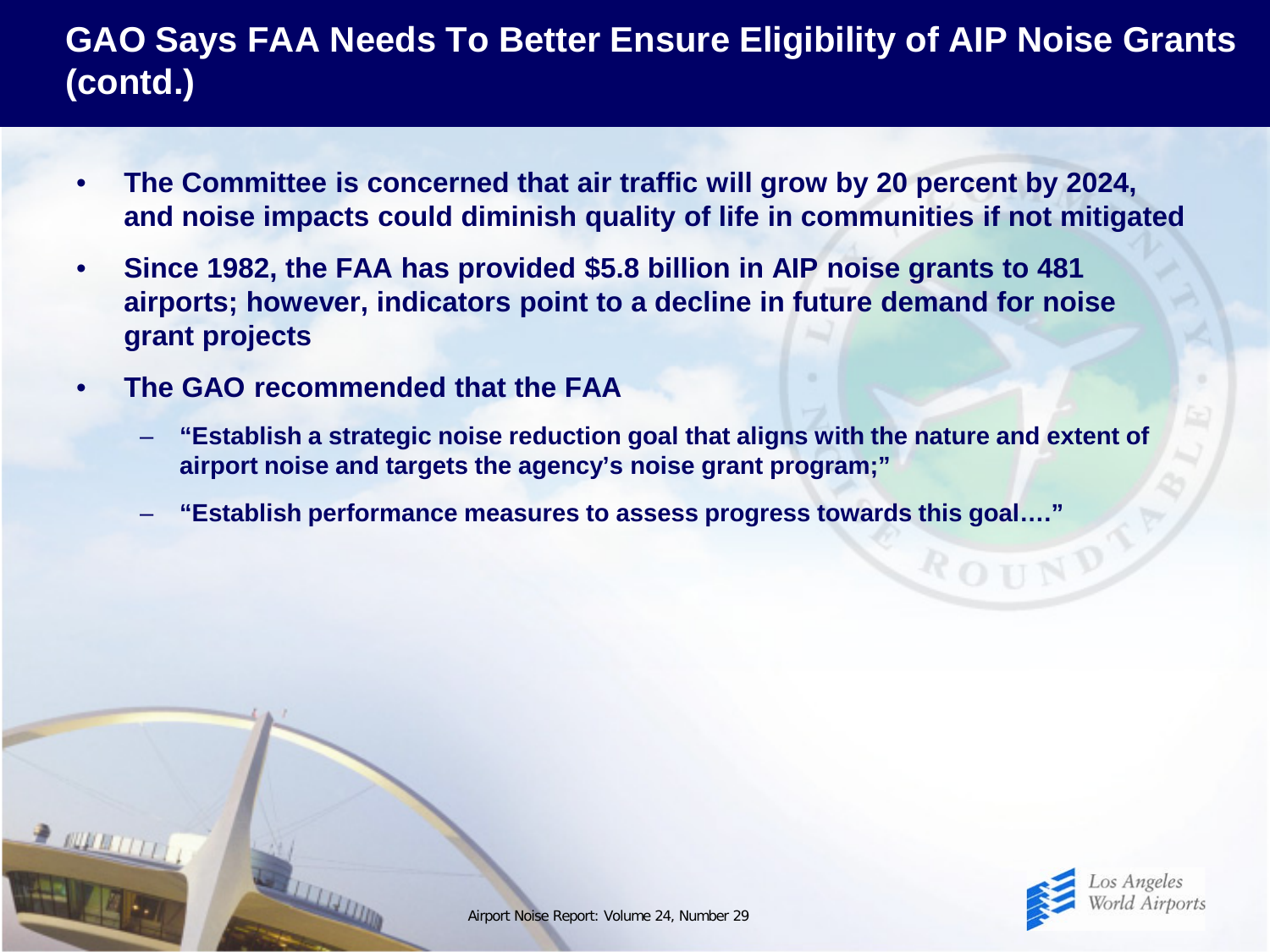# **Program Guidance Letter Aimed At Addressing Inconsistency Issue**

- **On August 17, 2012, the FAA issued its new Program Guidance Letter (PGL) on funding eligibility for airport sound insulation programs**
- **The Deputy Director of the FAA's Office of Airport Planning and Programming, Elliot Black says:**
	- The objective of the PGL was to retain congressional confidence in the program
	- The PGL also addressed inconsistencies in how the FAA regional offices and airport district offices were administering the program
- **The Deputy Director spoke at the 12th Annual Airport Noise Mitigation Symposium in Buffalo, NY on October 1, 2012**
- **Others say the PGL was issued to forestall an audit of the FAA's FAR Part 150 Noise Compatibility Program that recently came into question in a GAO report**  (see previous slide)
- **The new PGL says that the 45 dB DNL interior noise level criteria is a requirement that homes and other structures must meet in addition to being located within an airport's 65 dB DNL contour**



 $2$  running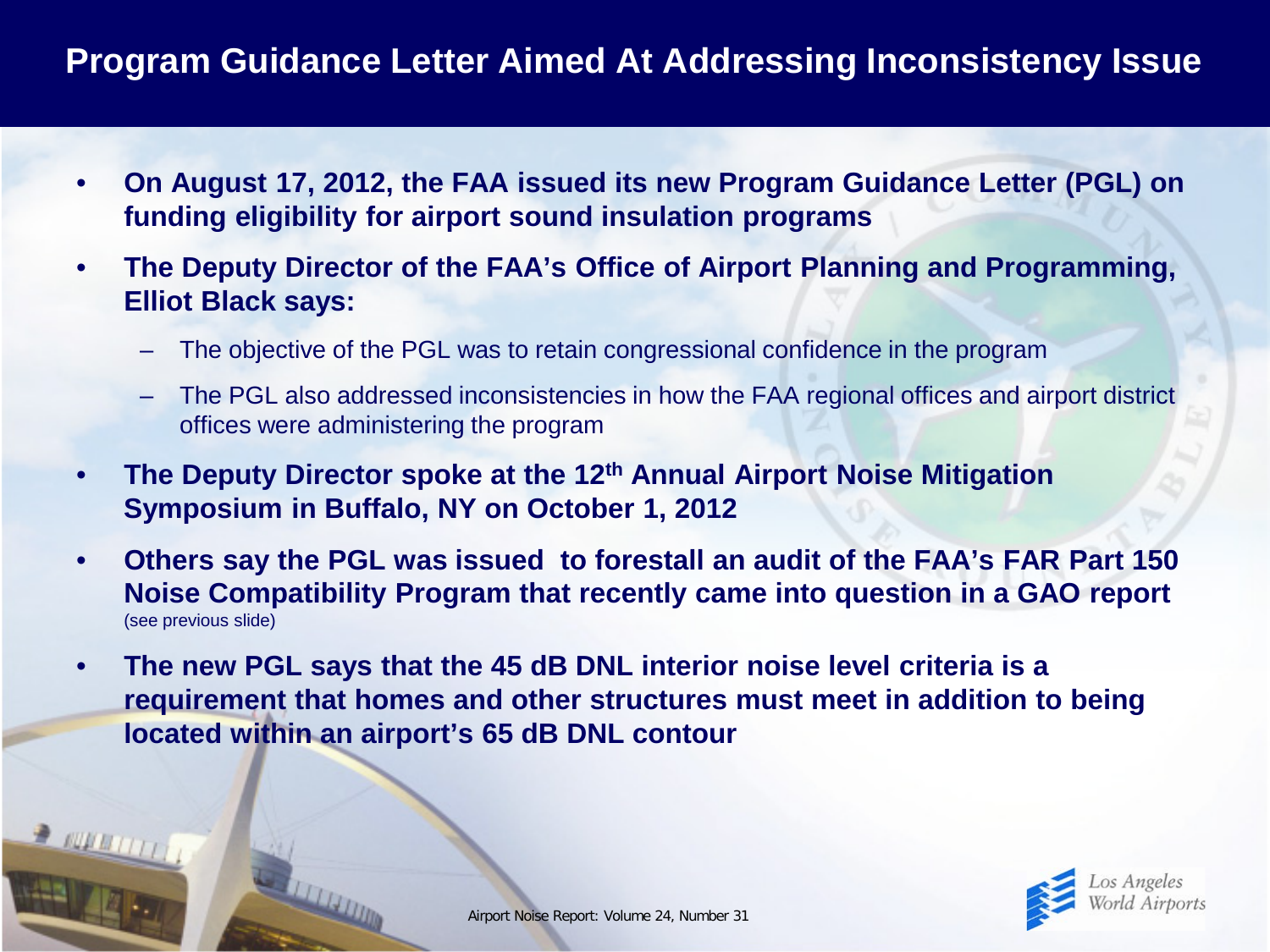#### **Program Guidance Letter Aimed At Addressing Inconsistency Issue Contd.**

- **The Deputy Director's mission now is to identify and resolve any inconsistencies in the way FAA personnel are interpreting the PGL by:**
	- Asking sound insulation consultants who work on projects around the country to contact him personally if there is confusion with the PGL
	- By conducting weekly conference calls with regional offices and airports district offices (ADOs) to discuss PGL issues
- **Conference participants said the FAA needs to resolve issues quickly so that airports can move forward with their sound insulation programs**
- **Three corrections to the PGL have been identified including two minor omissions in the footnotes. The other correction/clarification concerns "neighborhood equity" in sound insulation programs**
	- A standard noise insulation package will be prepared for homes in the 65dB DNL contour that meet the interior noise level requirement.
	- Program sponsors will prepare a secondary package consisting of other improvements to homes that do not meet the 45 dB DNL interior noise level requirement
	- Secondary package participation must be less than 10 percent of the residences in a specific neighborhood, and in no case more than 20 homes

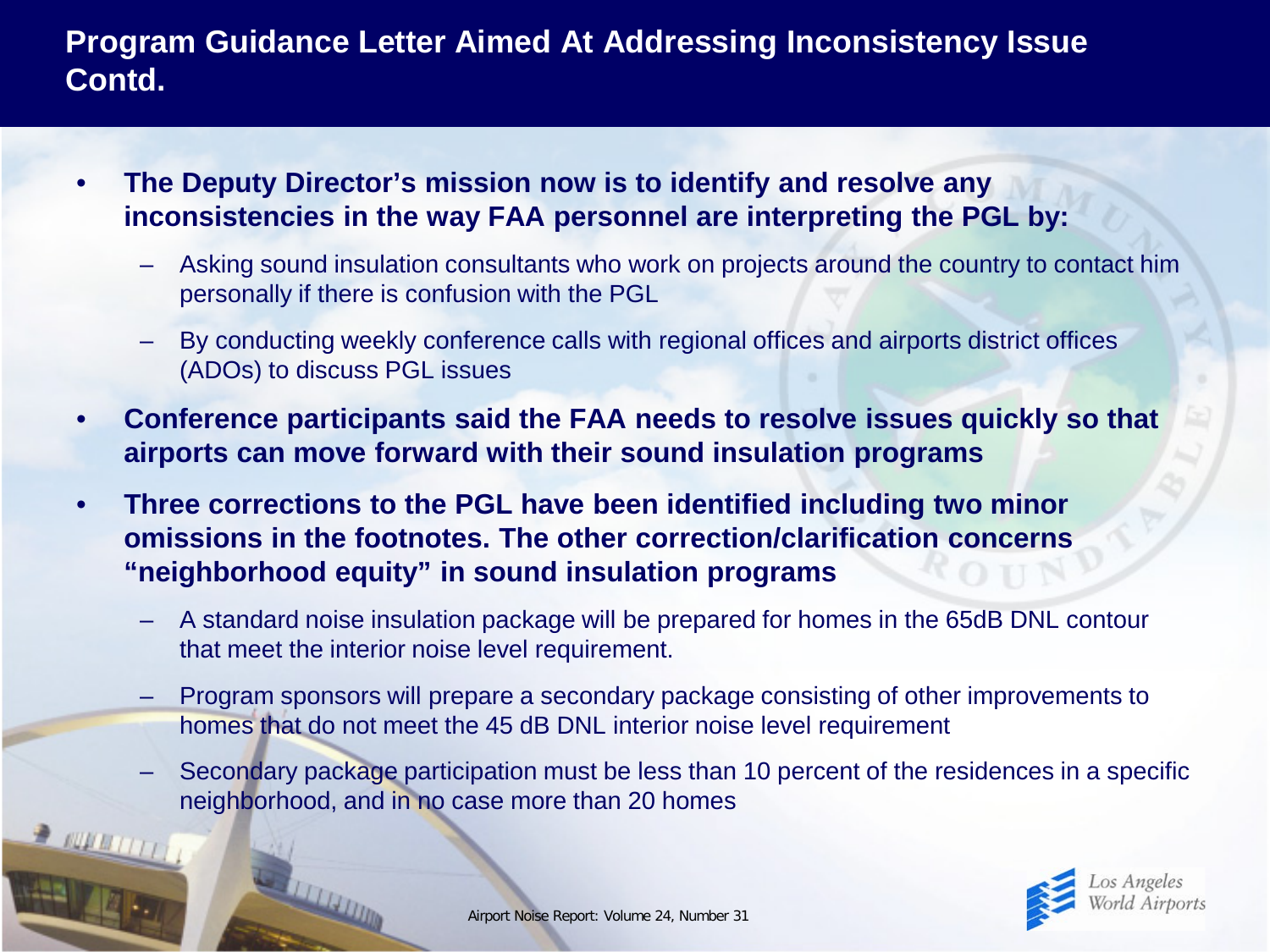# **FAA Studying Concentration of Flight Tracks Under NextGen**

- **The FAA is studying the issue of concentrated flight tracks as a result of very precise RNAV (GPS) routes being developed as part of NextGen**
	- Questions concerning the use of supplemental noise metrics in cases where NextGen procedures significantly increase noise events over a concentrated area, or in areas outside of the 65 dB DNL contour were asked to Elliot Black, Deputy Director of the FAA's Office of Planning and Programming, at the 12th Annual Airport Noise Mitigation Symposium in Buffalo, NY
	- The FAA is looking at concentrated flight tracks that are a new and growing source of airport noise complaints
	- The FAA is working to update its FAR Part 150 Advisory Circular
	- While airport operators can adopt land use compatibility standards for areas outside the 65 dB DNL contour, Black noted that "it gets a little dicey" if the FAA addresses noise issues outside of the 65 dB DNL contour
- **Elliot Black stated he was concerned about how much funding would be available for noise mitigation projects in 2013**
	- The AIP program has been expanded to cover not only air emissions and land use compatibility, but also some water quality projects, so overall there is less money for noise

– Airports delayed drawing their full entitlement funding from the FAA due to the lack of a multiyear FAA reauthorization bill. Now that the Bill has been passed, airports are expected to ask for more money , some of which may come from the AIP discretionary fund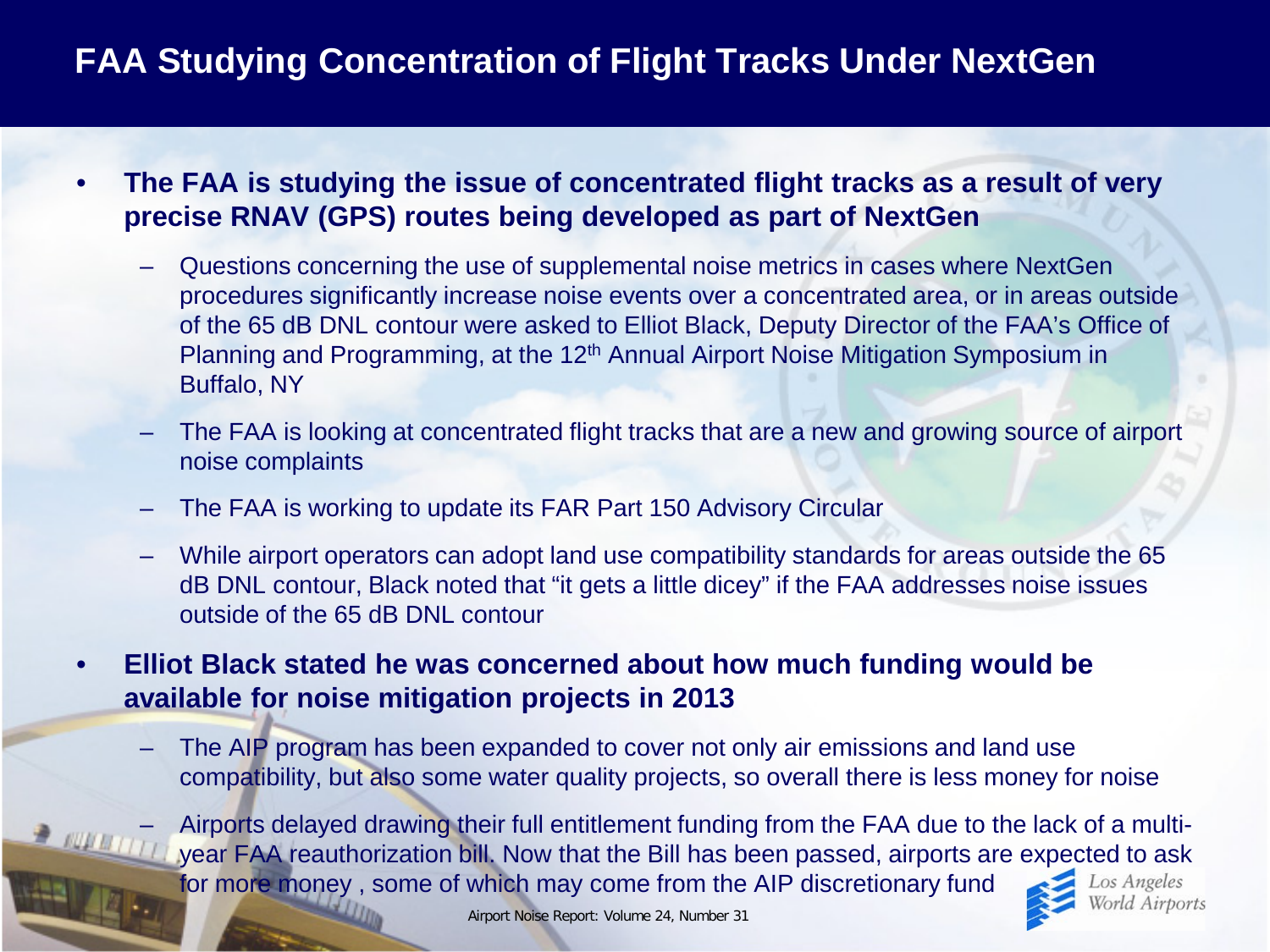## **FAA asks the RTCA for Help with CATEX Provision for Performance Based Navigation (PBN)**

- **The FAA asked the Radio Technical Commission for Aeronautics' (RTCA) NextGen Advisory Committee (NAC) for help in determining if it is possible to comply with provisions of the FAA Modernization and Reform Act of 2012**
	- Performance-Based Navigation (PBN) procedures can be given Categorical Exclusion (CatEx) from environmental review if implementation of the procedure would result in measureable reductions in fuel consumption, carbon dioxide emissions, and noise on a **per flight basis**
- **The FAA has not been able to develop a "technically sound approach" to measuring reductions in noise on a per flight basis**
- **The FAA Administrator asked the NAC to:**
	- Review technical analysis done by the FAA
	- Provide suggestions on other ways to comply with CatEx2 (FAA's term for the provision)
	- "To the extent the NAC believes CatEx2 cannot be implemented effectively and/or even if implemented would not have a desired impact, provide practical and /or legislative recommendations that would help streamline environmental review of PBN procedures"
- **The NAC will develop recommendations for the NAC's February 7, 2013 meeting JUNEAUTY**

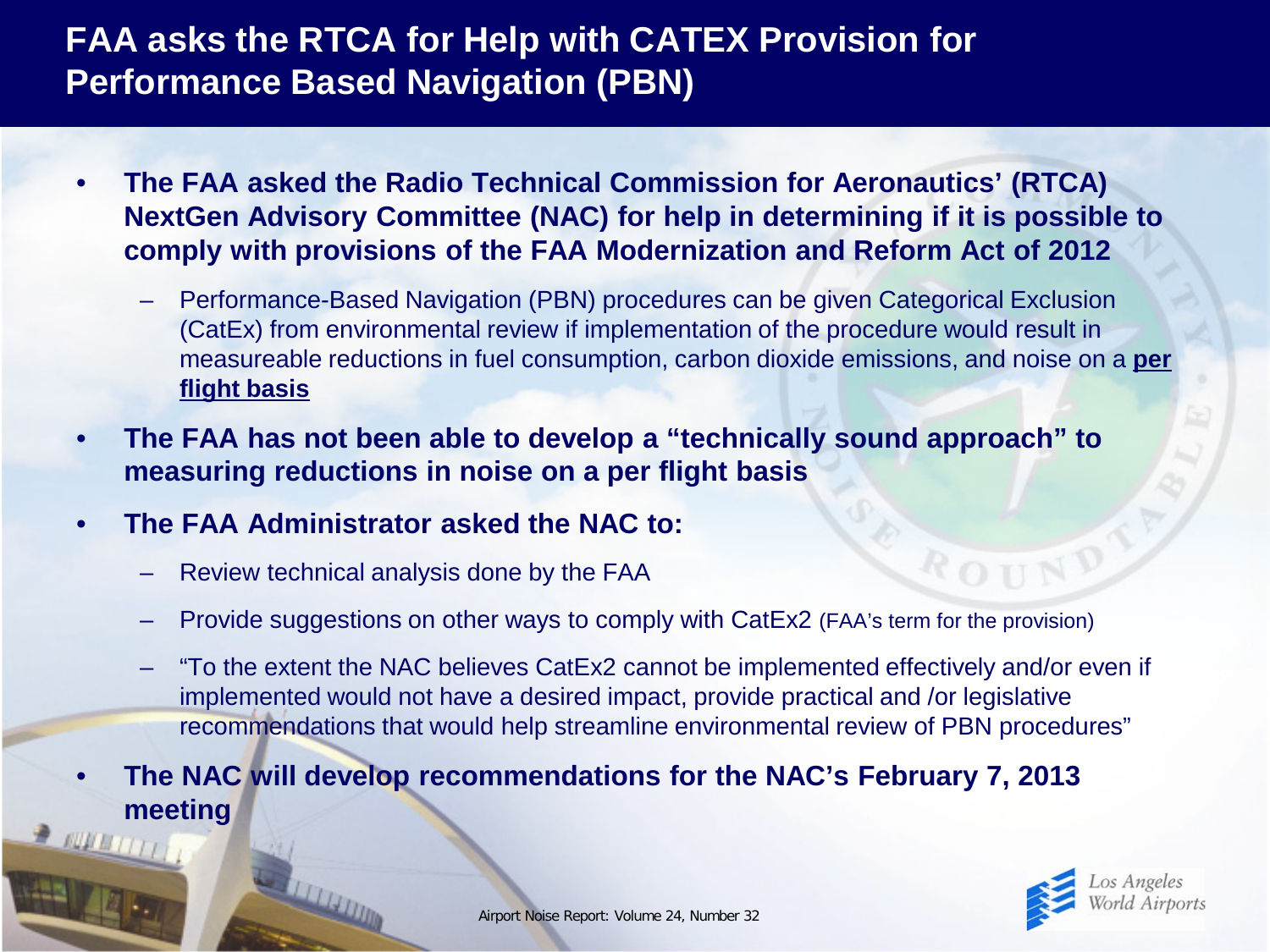# **FAA asks the RTCA for Help with CATEX Provision for PBN (cont.)**

- **The CatEx provisions for PBN procedures present several problems:**
	- **Legal and technical issues on how to measure noise reductions on a per flight basis**
		- **Single event metrics do not solve the problem**
		- **Look only at source noise (i.e., the aircraft) and not the reciever?**
	- **Sets new requirements for including fuel consumption and carbon dioxide emissions, but excludes air quality provisions**
		- **Compliance with air quality pollutants under the Clean Air Act**
	- **The practical use of CatEx2**
		- **"All other CatEx determinations are based on having no extraordinary circumstances…and no significant impacts; therefore, procedures that would result in increases in impacts are still eligible for a CatEx as long as the increases do not reach significant levels and there are no extraordinary circumstances,"**
		- **CatEx2 establishes a more demanding standard of measurable reductions**